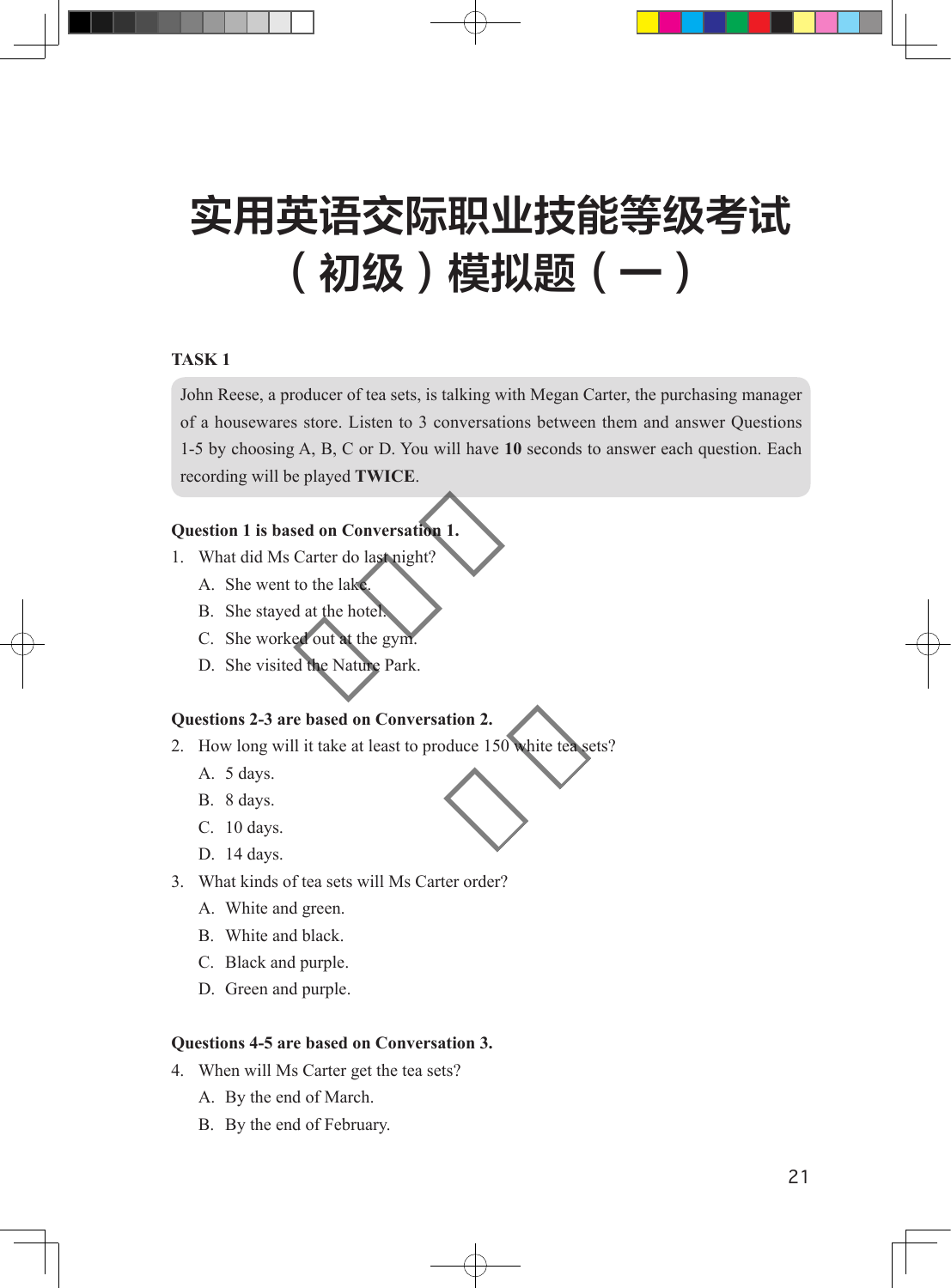- C. By the middle of February.
- D. At the beginning of March.
- 5. Why should the producer pack the tea sets with foam paper?
	- A. To save money.
	- B. To protect them from water.
	- C. To keep them free from dust.
	- D. To protect them from being broken.

### **TASK 2**

You work in the Public Relations Department and are asked to receive an important guest of your company. Now listen to 10 questions or statements from the guest and for each of them choose a reply which best responds to it. You will have **15** seconds for each reply. Each question or statement will be played only **ONCE**. by which best responds to it. You<br>tement will be played only ON<sup>t</sup><br>pulled by ON<sup>t</sup><br>pulled by ONT

- 1. A. Yes. Nice to meet you!
	- B. Sure. You're welcome!
	- C. Right. It's very kind of you!
- 2. A. Not at all!
	- B. I'm fine.
	- C. It's my pleasure!
- 3. A. Oh, don't say that.
	- B. I think it's just so-so.
	- C. Thank you very much!
- 4. A. Sure. What's wrong with you?
	- B. Oh, I'm very sorry to hear that.
	- C. Yes, you can get it from a nearby drugstore.
- 5. A. Sure. I'll take it to your room.
	- B. Sure. Which one do you want?
	- C. Sure. Is there anything wrong with it?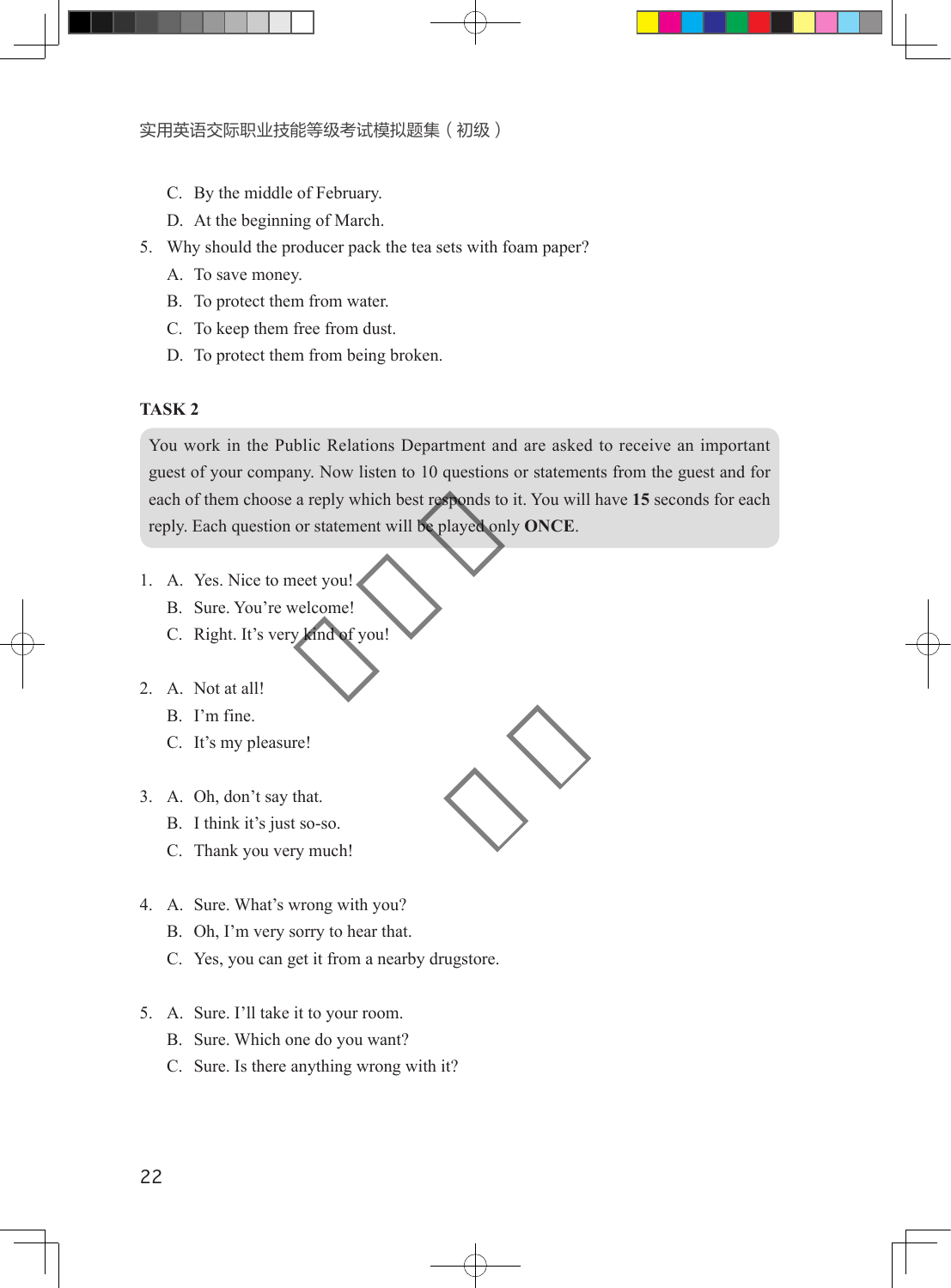- 6. A. It's really amazing.
	- B. We can watch it today.
	- C. I watched it last weekend.
- 7. A. Let me see... it's 123abc.
	- B. We have free Wi-Fi here.
	- C. You can connect your laptop to our Wi-Fi.
- 8. A. No. I have no interest in it.
	- B. I'm most interested in the food.
	- C. Yes, that is very interesting.
- 9. A. Well, I'll email it to you later.
	- B. You don't need to prepare for it.
	- C. The meeting will be held in this hotel.
- 10. A. Sure. For how many people?
	- B. Sure. I'll bring you some books this evening.
- A. Well, I'll email it to you later.<br>
B. You don't need to prepare for it.<br>
C. The meeting will be held in this hotel.<br>
A. Sure. For how many people?<br>
B. Sure. I'll bring you some books this evening.<br>
C. Sure. We'll have d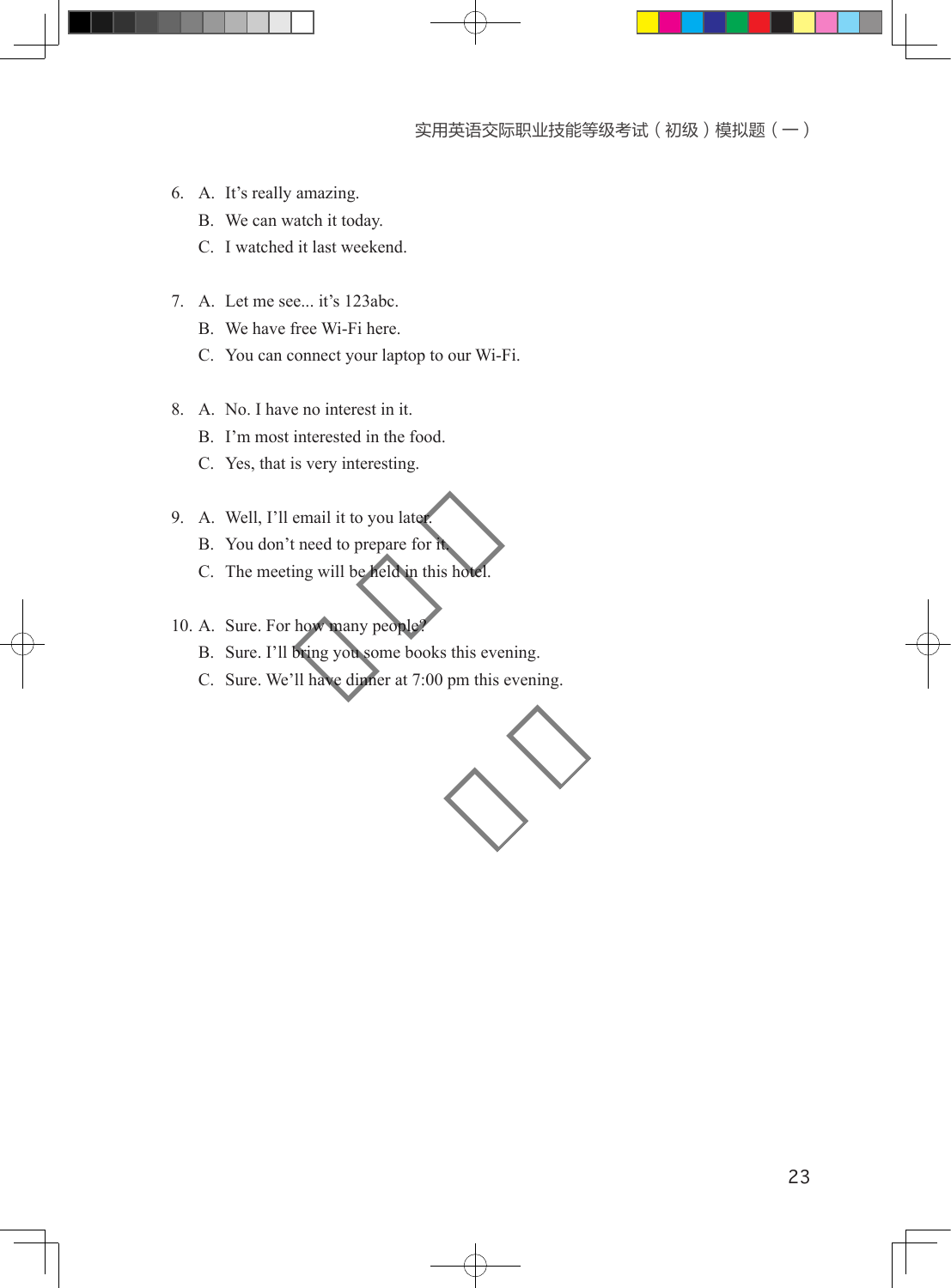#### **TASK 3**

You are a customer service representative at M&W Technology. You are asked to answer some customers' questions about a radio. Now you have **60** seconds to read the product's advertisement.



Now listen to 6 questions about the radio from some customers. Answer Questions 1-6 according to the advertisement. You must respond within **15** seconds after you hear a tone. Each question will be played only **ONCE**.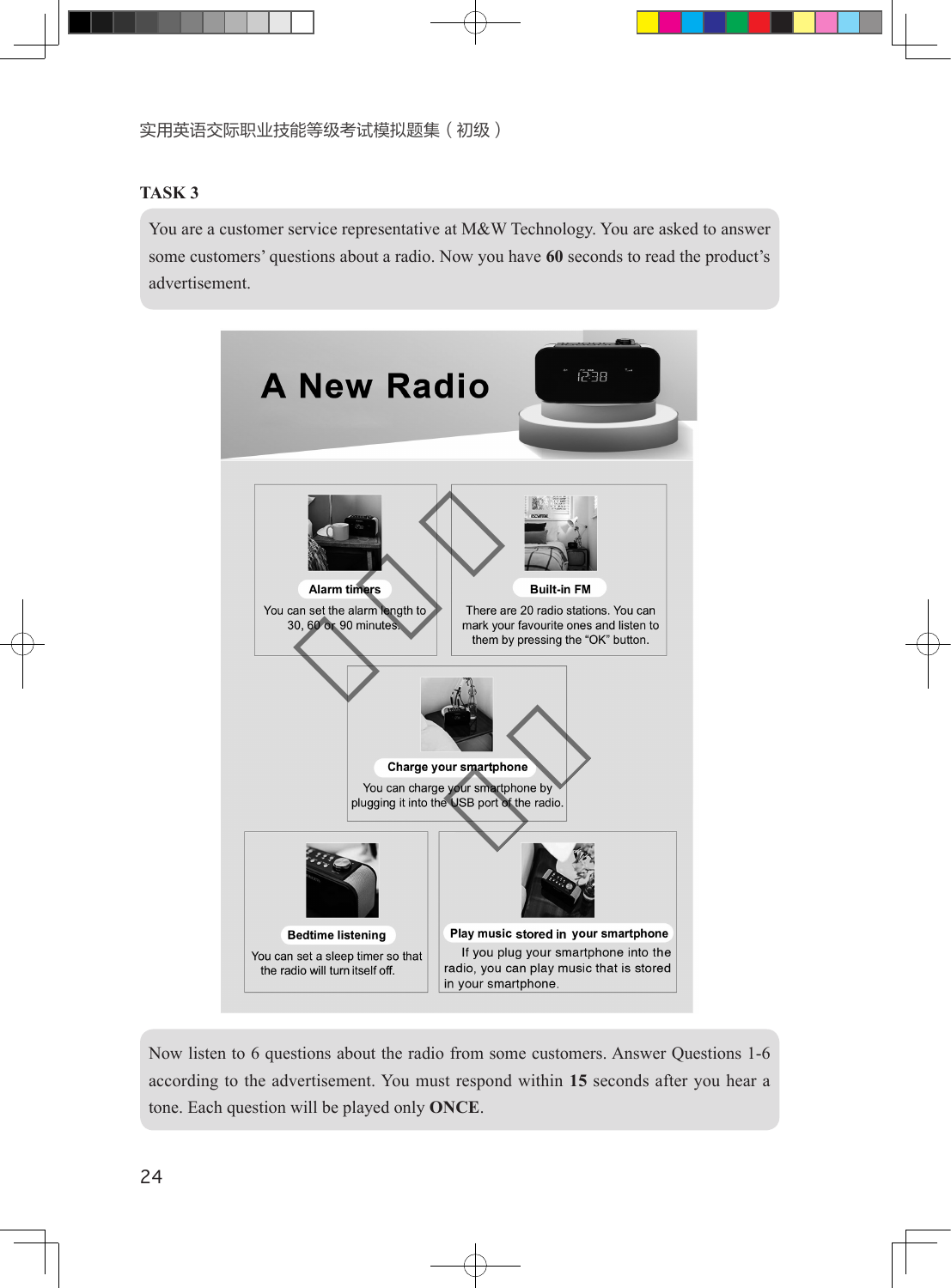#### **TASK 4**

You are an assistant designer at Shielder Manufacturing. Recently, your company has launched a new travel backpack and is trying to promote it. You are asked to introduce the backpack to the members of a camping club.

### **TASK 4.1**

Read the poster about the backpack. Fill in the blanks with the **EXACT** words, phrases or numbers from the poster. You will have **5** minutes to complete the task.

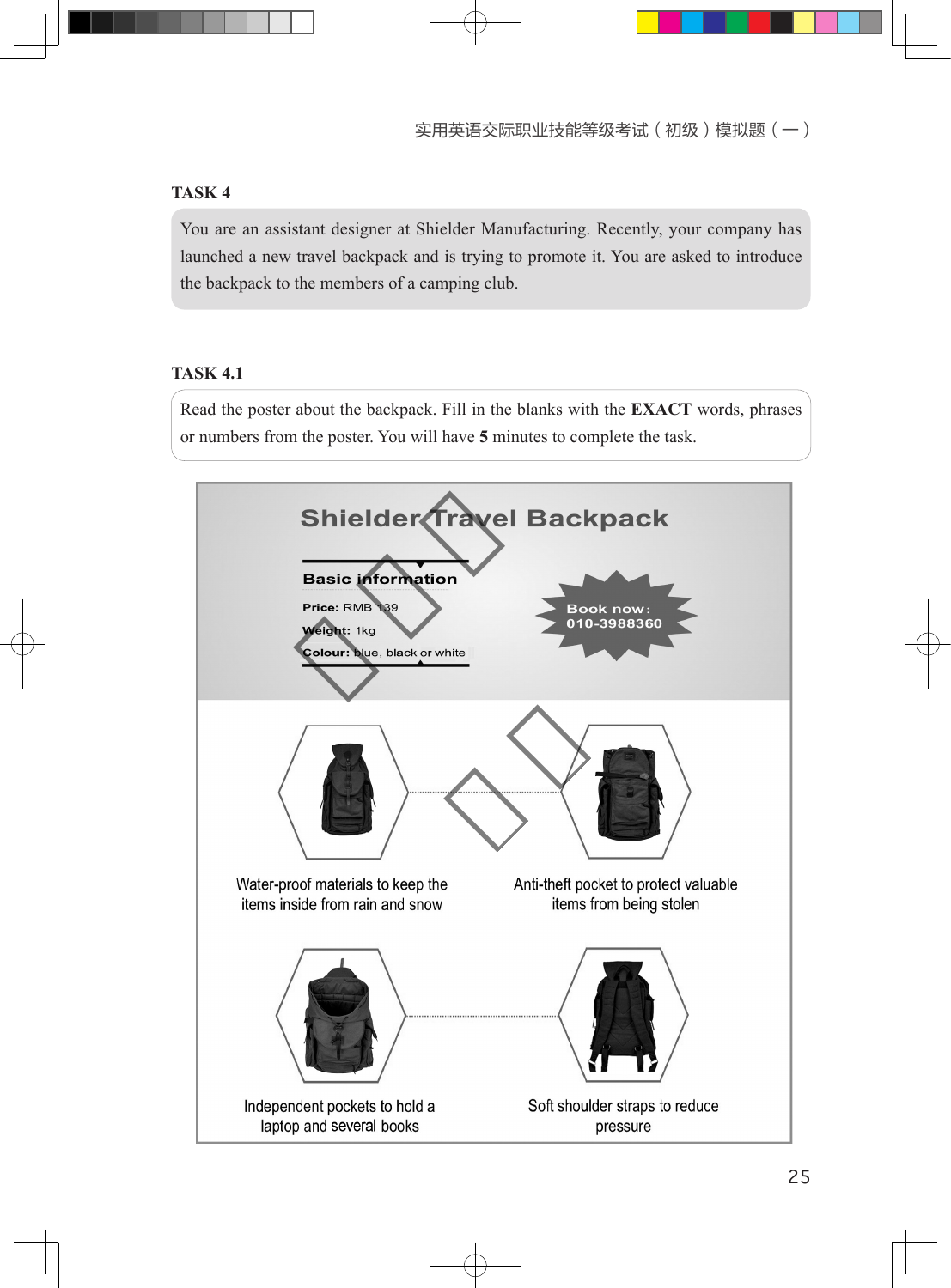#### 实用英语交际职业技能等级考试模拟题集(初级) 实用英语交际职业技能等级考试

- 1. The backpack sells at the price of RMB .
- 2. The backpack is made of to protect the items inside from rain and snow.
- 3. The pocket can prevent important things from being stolen.
- 4. The backpack has independent pockets so that it can hold a and several books.
- 5. The shoulder straps are so that the backpack is very comfortable to carry.

#### **TASK 4.2**

Introduce the backpack to the members of the camping club. You should:

- provide basic information about the backpack;
- explain the features of the backpack;
- encourage the members to order the backpack.

You will have **120** seconds to prepare and **90** seconds to speak. the members of the dimping on<br>on about the backpack;<br>to order the backpack.<br>to prepare and 90 seconds to sp

#### **TASK 5**

You are an assistant to the marketing manager. You will go on a business trip to Brazil and meet some Brazilian business partners. Read the following passage and learn about Brazilian dining culture. Read Statements 1-5 and decide whether each manner is **PROPER** or **IMPROPER**. You will have **15** minutes to complete the task. d the following p<br>5 and decide wh<br>inutes to complete<br>mportant part of c

Brazilians love good food, and dining is an important part of doing business in Brazil. Here are a few simple rules you should keep in mind when you are invited to a meal.

It is best to wait until everybody has been served. However, if the service is very slow, it is acceptable to start eating earlier. Brazilians use cutlery (餐具)—forks, knives and spoons—except for food like boned chicken. In this case, food can be held with a napkin (餐 巾纸).

Smokers should be aware that most Brazilians do not smoke while eating—even at smoking tables. You have to wait until the meal is finished. You must also be careful not to make a noise when you are eating. Brazilians consider this kind of behaviour impolite and disrespectful.

Having finished the meal, you have two main rules to remember. First, place the fork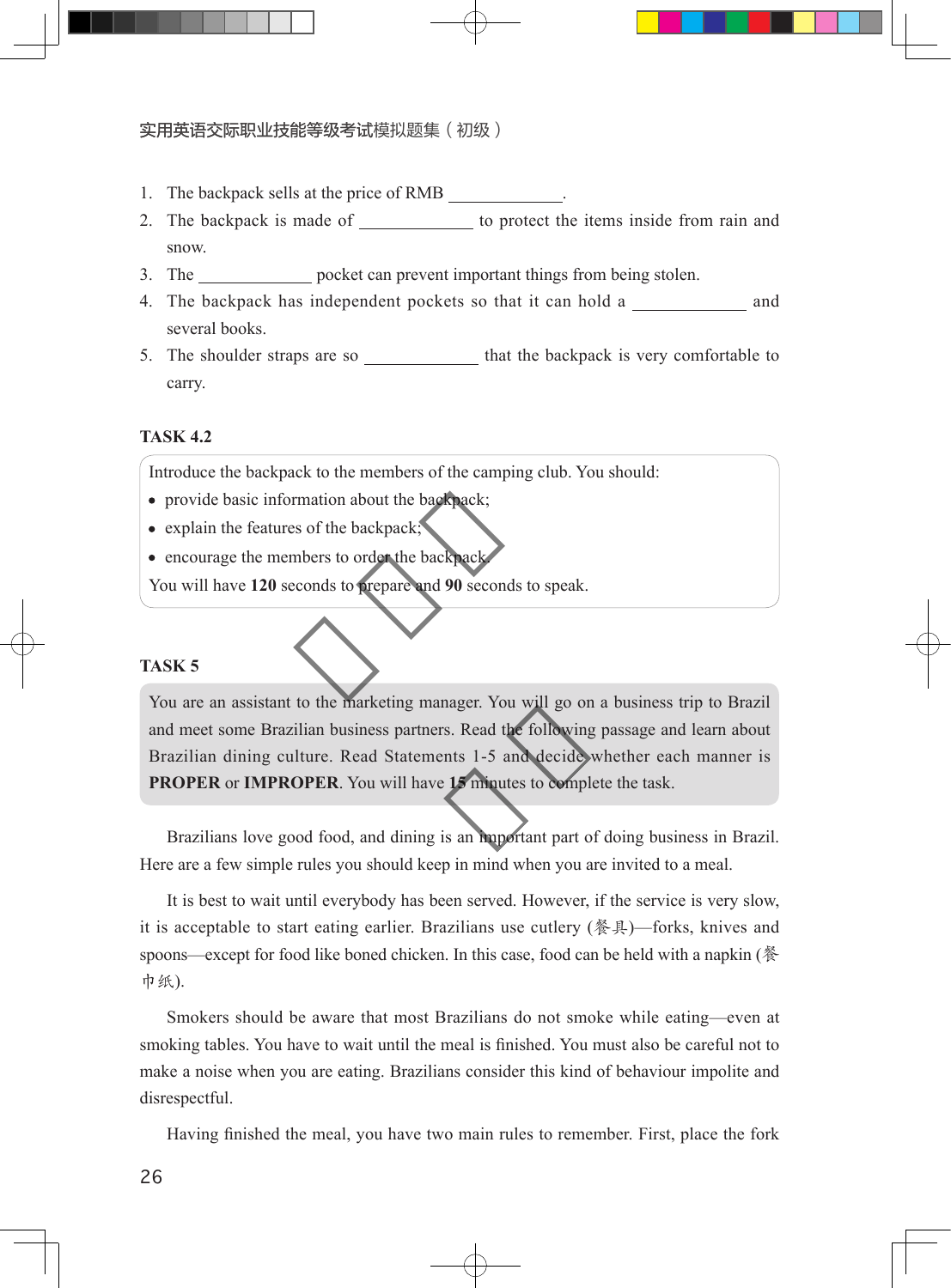and knife on the plate, parallel to the table side. Second, please do not use a toothpick even if you find one on the table. If you need to do this "dirty job," you should find the restroom.

- 1. You start eating right away after you are served.
	- A. PROPER
	- B. IMPROPER
- 2. You use a napkin to hold boned chicken and eat it.
	- A. PROPER
	- B. IMPROPER
- 3. You go to a smoking table and light a cigarette during a dinner. g table and light a cigarette dur<br>
ur meal, you put your fork and l
	- A. PROPER
	- B. IMPROPER
- 4. After you finish your meal, you put your fork and knife parallel to the table side.
	- A. PROPER
	- B. IMPROPER
- 5. You pick your teeth at the table.
	- A. PROPER
	- B. IMPROPER

#### **TASK 6**

You are a quality inspector at Bosico Electronics. You are asked to do the quality test for the Bosico air fryer (空气炸锅) according to the user manual. There are 6 steps to set the air fryer. Now choose the right description for some steps. You will have **10** minutes to complete the task.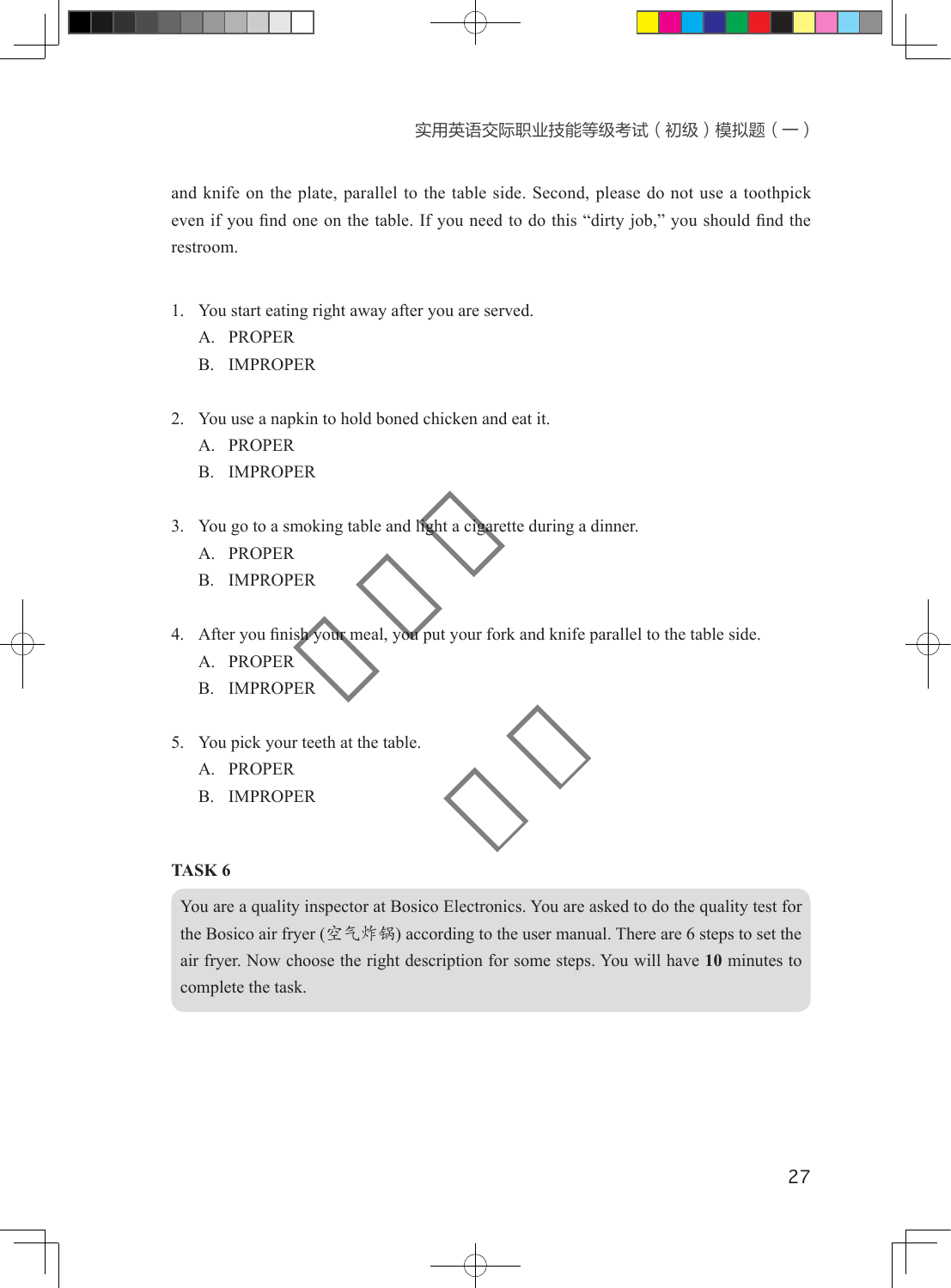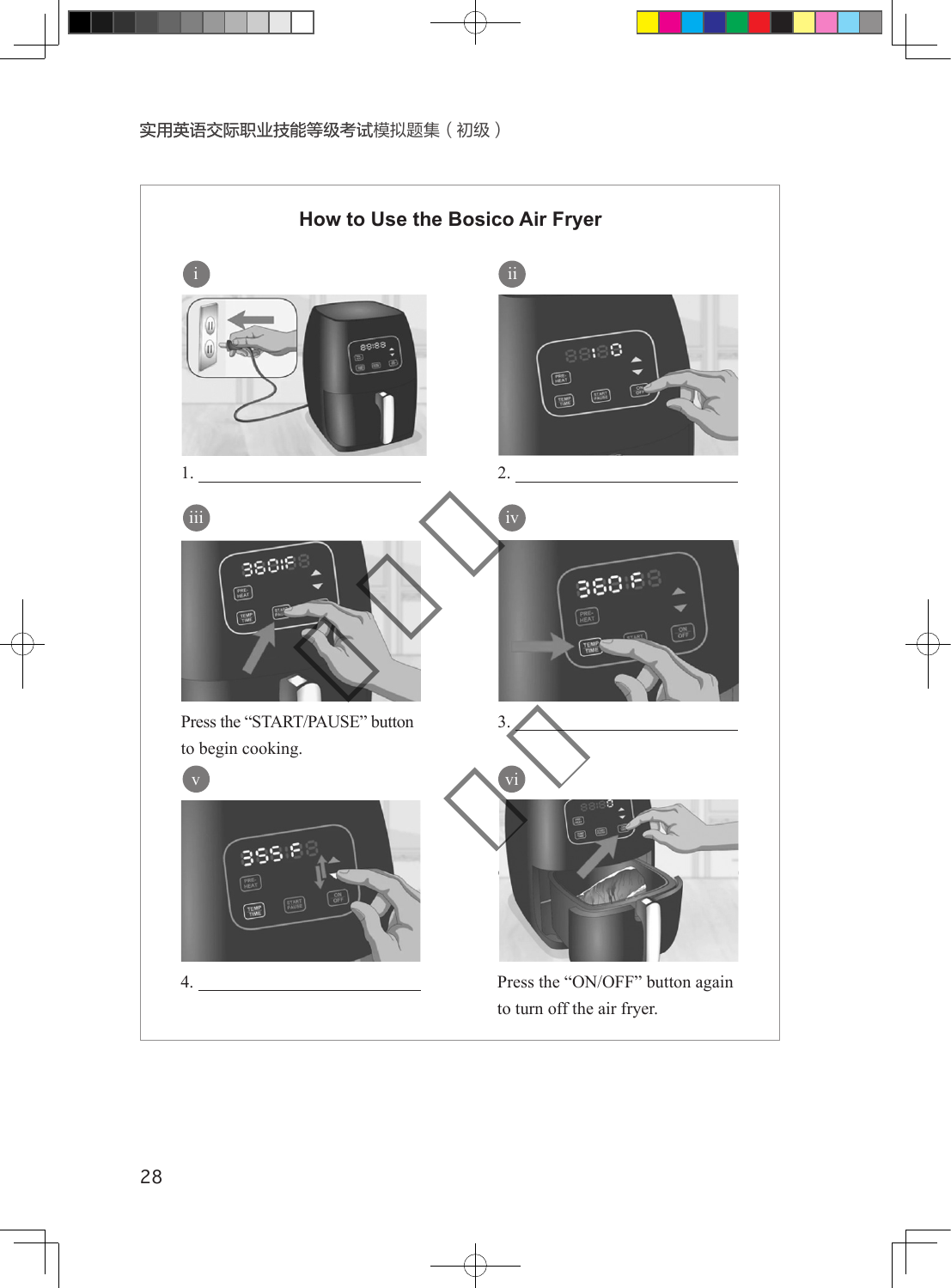#### **Instructions**

- A. Press the "ON/OFF" button to turn the air fryer on.
- B. Connect the air fryer to the power supply.
- C. Use the up and down buttons to change the temperature.
- D. Press the "TEMP TIME" button to set the cooking temperature.

#### **TASK 7**

You are Michael Li, an administrative assistant at Robinhood Technology. Your company is going to hold the annual business meeting. You are asked to reserve a meeting hall at Wisdom Tree Hotel and then take notes according to their reply.

### **TASK 7.1**

Now complete the reservation email to Jenny Noelle, the marketing manager of Wisdom Tree Hotel, according to the information provided. You will have **15** minutes to complete the task. nd then take notes according to<br>ervation email to Jenny Noelle,<br>to the information provided. You

| <b>About the Annual</b><br><b>Business Meeting</b> | Time               | 9:00 am-5:00 pm, 21st May                                                                                                            |
|----------------------------------------------------|--------------------|--------------------------------------------------------------------------------------------------------------------------------------|
|                                                    | Requirement        | • AV equipment to play video<br>• Set meals for 120 attendants (including 10)<br>vegetarians)<br>• 10 double rooms for 20 attendants |
| <b>About the Reply</b><br>Letter                   | Time               | Before 5th May                                                                                                                       |
|                                                    | Information needed | • Recommendation of the meeting hall<br>• Price of each service                                                                      |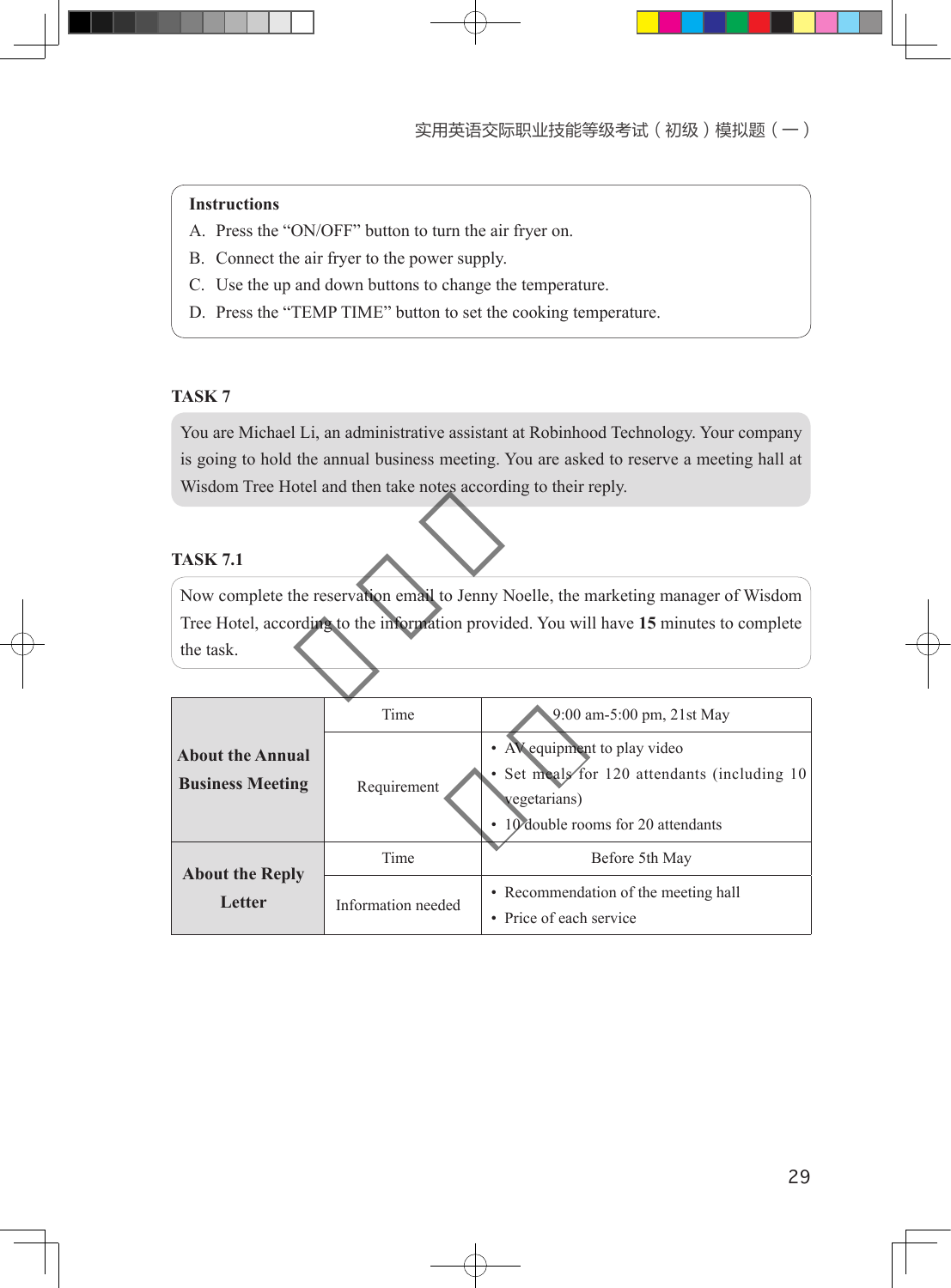| From: Michael.L@hotmail.com             |                                                                                                                    |
|-----------------------------------------|--------------------------------------------------------------------------------------------------------------------|
| To: JN123@gmail.com                     |                                                                                                                    |
| Subject: Reserve a meeting hall         |                                                                                                                    |
| Dear Ms Noelle,                         |                                                                                                                    |
|                                         | I'm Michael Li from Robinhood Technology.                                                                          |
|                                         |                                                                                                                    |
|                                         | May, and we'd like to reserve a meeting hall at your hotel.                                                        |
|                                         | We have a few special requirements as follows.                                                                     |
|                                         |                                                                                                                    |
|                                         |                                                                                                                    |
| We'd like to order set meals for them.  |                                                                                                                    |
|                                         | • 20 attendants will be staying overnight, so [4] ______________________________                                   |
|                                         |                                                                                                                    |
|                                         | Our team will have a meeting on 5th May to draw up an agenda. [5]<br>, making a recommendation of the meeting hall |
| and offering the price of each service. |                                                                                                                    |
|                                         |                                                                                                                    |
| Best regards,                           |                                                                                                                    |
| Michael Li                              |                                                                                                                    |
| Robinhood Technology                    |                                                                                                                    |

#### **TASK 7.2**

Now read Jenny Noelle's reply. Complete the notes with the **EXACT** phrases or numbers from the email. You will have **15** minutes to complete the task.